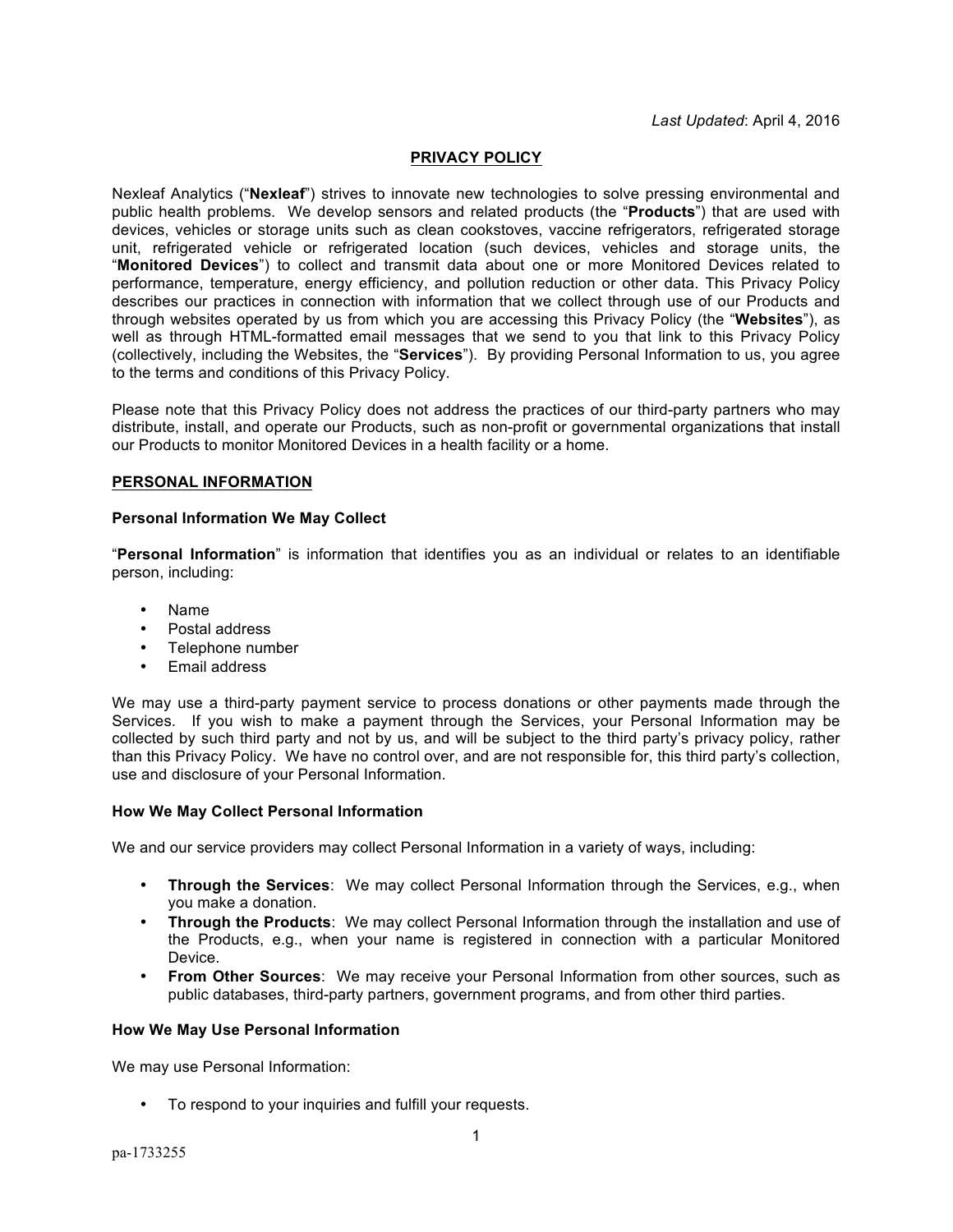- To send administrative information to you, for example, information regarding the Services and Products, as well as changes to our terms, conditions and policies.
- To send you communications that we believe may be of interest to you.
- To complete and fulfill your online donation, for example, to communicate with you regarding your donation.
- For our business purposes, such as data analysis, audits, fraud monitoring and prevention, developing new products, enhancing, improving or modifying our Services and Products, identifying usage trends, determining the effectiveness of our pollution reduction or other campaigns, and operating and expanding our business activities.
- As we believe to be necessary or appropriate: (a) under applicable law, including laws outside your country of residence; (b) to comply with legal process; (c) to respond to requests from public and government authorities, including public and government authorities outside your country of residence; (d) to enforce our terms and conditions; (e) to protect our operations or those of any of our affiliates; (f) to protect our rights, privacy, safety or property, and/or that of our affiliates, you or others; and (g) to allow us to pursue available remedies or limit the damages that we may sustain.

## **How Personal Information May Be Disclosed**

Our Services are designed to promote environmental and public health initiatives and related programs. In connection with those initiatives and programs, we may share Personal Information and other information with NGOs (non-governmental organizations) and other third-party partners in connection with initiatives such as pollution reduction efforts, establishing carbon trading markets, vaccine refrigerator monitoring and other projects.

Your Personal Information also may be disclosed:

- To our affiliates, partners, agents, advisors and contractors for the purposes described in this Privacy Policy, including without limitation provision of the Services.
- To our third party service providers who provide services such as website hosting, data analysis, payment processing, order fulfillment, information technology and related infrastructure provision, customer service, email delivery, auditing and other services.
- By you, on any services to which you are able to post information and materials. Please note that any information you post or disclose through these services will become public and may be available to other users and the general public. We urge you to be very careful when deciding to disclose any information on the Services.
- To a third party in the event of any reorganization, merger, sale, joint venture, assignment, transfer or other disposition of all or any portion of our business, assets or stock (including in connection with any bankruptcy or similar proceedings).
- As we believe to be necessary or appropriate: (a) under applicable law, including laws outside your country of residence; (b) to comply with legal process; (c) to respond to requests from public and government authorities, including public and government authorities outside your country of residence; (d) to enforce our terms and conditions; (e) to protect our operations or those of any of our affiliates; (f) to protect our rights, privacy, safety or property, and/or that of our affiliates, you or others; and (g) to allow us to pursue available remedies or limit the damages that we may sustain.

## **OTHER INFORMATION**

## **Other Information We May Collect**

"**Other Information**" is any information that does not reveal your specific identity or does not directly relate to an individual, such as:

• Browser and device information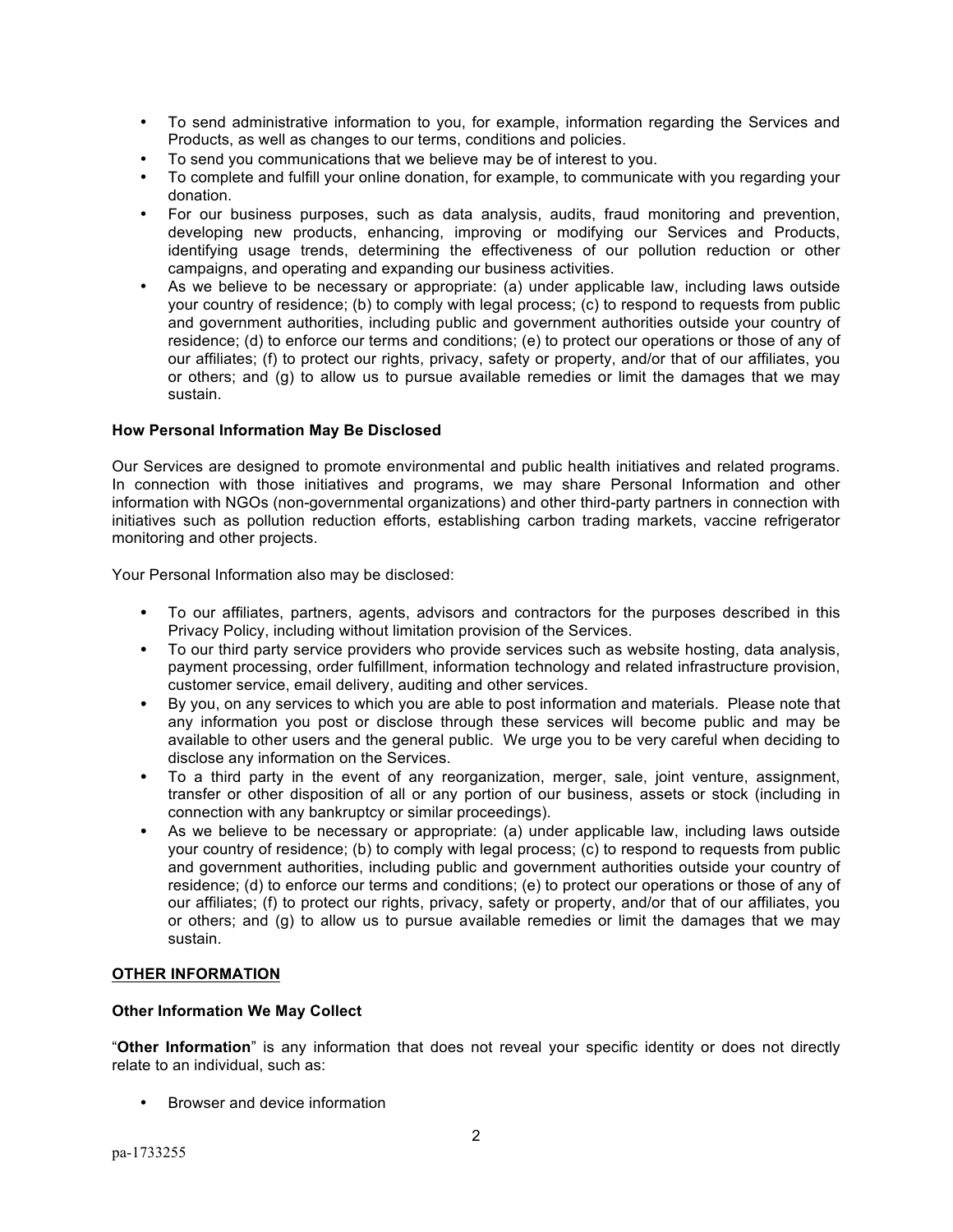- Data about the Product, such as how it is used and how it is performing
- Data about the Monitored Device, such as the temperature of the Monitored Device
- Information collected through cookies, pixel tags and other technologies
- Demographic information (such as country location) and other information collected from users
- Aggregated information

If we are required to treat Other Information as Personal Information under applicable law, then we may use it for the purposes for which we use and disclose Personal Information as detailed in this Policy.

## **How We May Collect Other Information**

We and our third party service providers may collect Other Information in a variety of ways, including:

- **Through your browser or device**: Certain information is collected by most browsers or automatically through your device, such as your Media Access Control (MAC) address, computer type (Windows or Macintosh), screen resolution, operating system name and version, device manufacturer and model, language, Internet browser type and version and the name and version of the Services you are using. We use this information to ensure that the Services function properly.
- **Through your use of the Products and the Monitored Devices:** We may collect data related to usage of the Products or usage and operation of the Monitored Devices, such as the amount of usage, the amount of pollution reduction, the ambient temperature, the power source or other identifying information about the Monitored Devices, the type of facility where the Monitored Devices are located, the current temperature of the Monitored Devices, and metadata related to the foregoing data and to the transmission or processing of such data and metadata by Nexleaf or our third-party partners and service providers. We use this information to assess certain functions of the Monitored Devices, such as vaccine refrigerators, and for analyses of those functions and the operations of those Monitored Devices that help us to provide the Services.
- **Using cookies**: Cookies are pieces of information stored directly on the computer that you are using. Cookies allow us to collect information such as browser type, time spent on the Services, pages visited, language preferences, and other anonymous traffic data. We and our service providers use the information for security purposes, to facilitate navigation, to display information more effectively, to personalize your experience while using the Services and to recognize your computer in order to assist your use of the Services. We also gather statistical information about use of the Services in order to continually improve their design and functionality, understand how they are used and assist us with resolving questions regarding them.

If you do not want information collected through the use of cookies, there is a simple procedure in most browsers that allows you to automatically decline cookies or be given the choice of declining or accepting the transfer to your computer of a particular cookie (or cookies) from a particular site. You may also wish to refer to http://www.allaboutcookies.org/manage-cookies/index.html. If, however, you do not accept cookies, you may experience some inconvenience in your use of the Services. For example, we may not be able to recognize your computer, and you may need to log in every time you visit.

- **Using pixel tags and other similar technologies**: Pixel tags (also known as web beacons and clear GIFs) may be used in connection with some Services to, among other things, track the actions of users of the Services (including email recipients), measure the success of our marketing campaigns and compile statistics about usage of the Services and response rates.
- **IP Address**: Your IP address is a number that is automatically assigned to the computer that you are using by your Internet Service Provider (ISP). An IP address may be identified and logged automatically in our server log files whenever a user accesses the Services, along with the time of the visit and the page(s) that were visited. Collecting IP addresses is standard practice and is done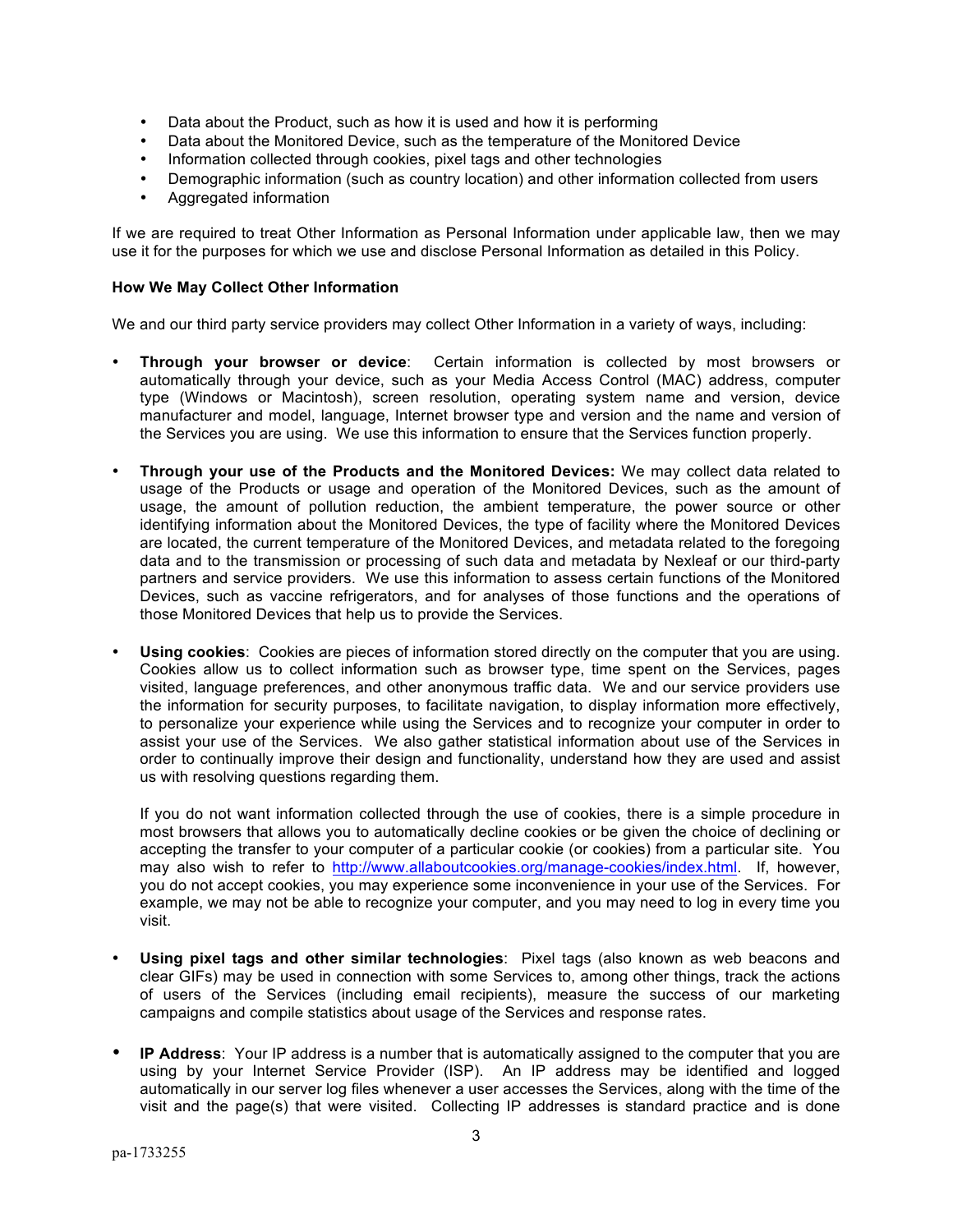automatically by many websites, applications and other services. We use IP addresses for purposes such as calculating usage levels, diagnosing server problems and administering the Services. We may also derive your approximate location from your IP address.

- **Physical Location:** We may collect the physical location of your Product, by, for example, using satellite, cell phone tower or WiFi signals.We may use this physical location information to help us track pollution reduction and prevent fraud. We may also share this physical location information, combined with other information we collect, with our partners, in order to enable them to provide you with services and to study the effectiveness of our Products and the Monitored Devices.
- **From you**: Information such as your preferred means of communication is collected when you voluntarily provide it.
- **By aggregating or de-identified information**: Aggregated or de-identified Personal Information does not personally identify you or any other user of the Services. For example, we may aggregate Personal Information regarding cooking habits, cooking duration, or location to help us determine the impact and sustainability of projects, and then we may use this aggregated information for grant reporting, marketing materials, white papers, or presentations to global partners such as UNICEF, the World Health Organization, the World Bank, or the Global Alliance for Clean Cookstoves.

## **How We May Use and Disclose Other Information**

We may use and disclose Other Information for any purpose, except where we are required to do otherwise under applicable law. In some instances, we may combine Other Information with Personal Information (such as combining your name with your location or the location of a Product or Monitored Device). If we do, we will treat the combined information as Personal Information as long as it is combined.

## **THIRD PARTY SERVICES**

This Privacy Policy does not address, and we are not responsible for, the privacy, information or other practices of any third parties, including any third party operating any site or service to which the Services link. The inclusion of a link on the Services does not imply endorsement of the linked site or service by us or by our affiliates.

In addition, we are not responsible for the information collection, use, disclosure or security policies or practices of other organizations, such as Facebook, Apple, Google, Microsoft, BlackBerry, or any other app developer, app provider, social media platform provider, operating system provider, wireless service provider or device manufacturer, including with respect to any Personal Information you disclose to other organizations.

## **SECURITY**

We seek to use reasonable organizational, technical and administrative measures to protect Personal Information within our organization. Unfortunately, no data transmission or storage system can be guaranteed to be 100% secure. If you have reason to believe that your interaction with us is no longer secure (for example, if you feel that the security of your account has been compromised), please immediately notify us in accordance with the *"Contacting Us"* section below.

## **CHOICES AND ACCESS**

If you no longer want to receive marketing-related emails from us on a going-forward basis, you may optout by following the unsubscribe instructions included at the end of each email we send to you. If you no longer want to receive marketing-related text messages from us, you may opt-out by texting "stop" as a reply to our text message.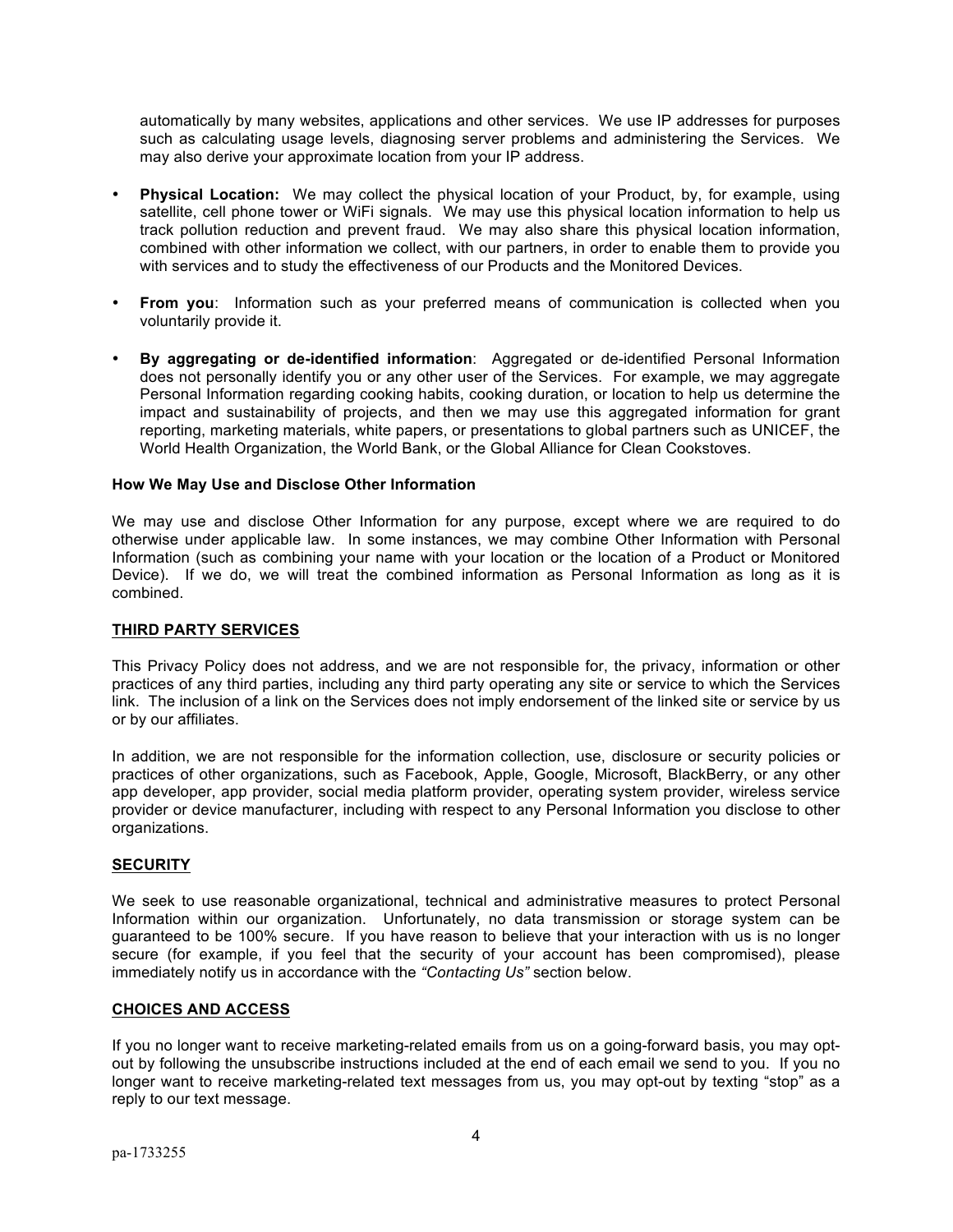We will try to comply with your request(s) as soon as reasonably practicable. Please note that if you optout of receiving marketing-related emails or texts from us, we may still send you important administrative messages, from which you cannot opt-out.

#### **How you can access, change or suppress your Personal Information**

If you would like to review, correct, update, suppress or delete Personal Information that you have previously provided to us, you may contact us by emailing us at techsupport@nexleaf.org or writing us at Nexleaf Analytics, 2356 Pelham Avenue, Los Angeles, CA 90064, United States of America.

In your request, please make clear what Personal Information you would like to have changed, whether you would like to have your Personal Information suppressed from our database or otherwise let us know what limitations you would like to put on our use of your Personal Information. For your protection, we may only implement requests with respect to the Personal Information associated with the particular email address that you use to send us your request, and we may need to verify your identity before implementing your request. We will try to comply with your request as soon as reasonably practicable.

Please note that we may need to retain certain information for recordkeeping purposes and/or to complete any transactions that you began prior to requesting a change or deletion. There may also be residual information that will remain within our databases and other records, which will not be removed.

#### **RETENTION PERIOD**

We will retain your Personal Information for the period necessary to fulfill the purposes outlined in this Privacy Policy unless a longer retention period is required or permitted by law.

#### **USE OF SERVICES BY MINORS**

The Services are not directed to individuals under the age of thirteen (13), and we request that they not provide Personal Information through the Services.

## **CROSS-BORDER TRANSFER**

The Services are controlled and operated by us from the United States and are not intended to subject us to the laws or jurisdiction of any state, country or territory other than that of the United States. Your Personal Information may be stored and processed in any country where we have facilities or in which we engage service providers, and by using the Services you consent to the transfer of information to countries outside of your country of residence, including the United States, which may have data protection rules that are different from those of your country.

#### **SENSITIVE INFORMATION**

We ask that you not send us, and you not disclose, any sensitive Personal Information (*e.g.*, social security numbers, information related to racial or ethnic origin, political opinions, religion or other beliefs, health, biometrics or genetic characteristics, criminal background or trade union membership) on or through the Services or otherwise to us.

## **UPDATES TO THIS PRIVACY POLICY**

We may change this Privacy Policy. The "*LAST UPDATED*" legend at the top of this page indicates when this Privacy Policy was last revised. Any changes will become effective when we post the revised Privacy Policy on the Services. Your use of the Services following these changes means that you accept the revised Privacy Policy.